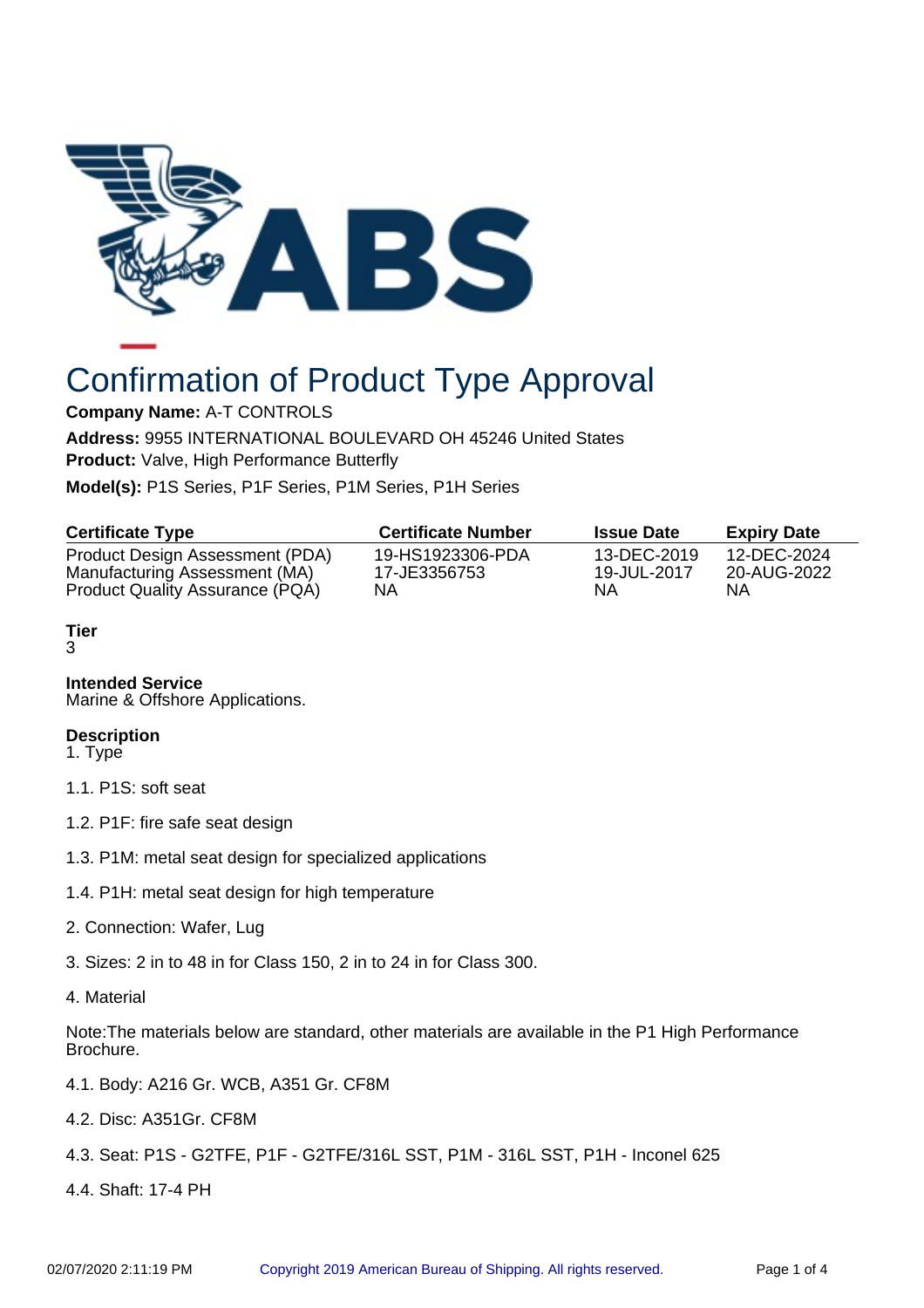**Ratings** ANSI Class 150: Valve Sizes 2 in to 48 in

ANSI Class 300: valves Sizes 2 in to 24 in

P1F: API 607, P1M: API 6FA

## **Service Restrictions**

1. Unit Certification is not required for this product. If the manufacturer or purchaser request an ABS Certificate for compliance with a specification or standard, the specification or standard, including inspection standards and tolerances, must be clearly defined.

2. Wafer type butterfly valves are not to be used as shell valve in accordance with 4-6-2/9.13.2 ii) of Marine Vessels Rules/Steel Vessels Rules.

3. P1F (Tested in accordance with API 607 7th edition), P1M (Tested in accordance with API 6FA, 4th edition), P1H (Metal seat design with Inconel 625) valves may be utilized in restricted service systems such as fire main, fuel oil and lube oil tank shut-off valves, and with oil tank remote closing systems.

### **Comments**

1. The Manufacturer has provided a declaration about the control of, or the lack of Asbestos in this product.

2. All valves are to bear permanent identification, such as the manufacturer's name or trademark, material identify, pressure rating, etc. at which the manufacturer guarantees the valves to meet the requirements of the manufacturer's standards. Such markings may be cast or forged integral with, stamped on, or securely affixed by nameplate on the component, and are to serve as a permanent means of identification of the component throughout its service life in accordance with 4-6-1/7.1.3 and 4-6-1/7.1.4 of Marine/Steel Vessels Rules.

#### **Notes, Drawings and Documentation**

Drawing no. P1M-L1-0200-66C-XAG, API 6FA Fire Test - 2 in HPBFV Lug Style, Class 150, Dates: April 18, 2019

Drawing no. P1MC-L1-0200-66C-XAG, API 6FA Fire Test - 2 in HPBFV, P1M Series, Class 150, Dates: Dec 28, 2018

Drawing no. P1MC-L1-0300-66C-XAG, API 6FA Fire Test - 3 in, P1M Series, Class 150, Dates: June 8, 2018

Drawing no. P1MC-L1-0800-66C-XAG, API 6FA Fire Test - 8 in, P1M Series, Class 150, Dates: Dec 28, 2018

Drawing no. P1MC-L1-1600-66C-XAG, API 6FA Fire Test - 16 in HPBFV, P1M Series, Class 150, Dates: Dec 11, 2018

Drawing no. 218181-12-28-2018, API 6FA Fire Test PIM 0800 certificate, API 607 Fire Test Report - 3 inch Class 150

Drawing no. P1FC-L1-0300-F6C-XAG, API 607 Fire test - 3 in HPBV, Class 150, Dates: June 8, 2018

Drawing no. P1FC-L1-0800-F6C-XAG, API 607 Fire Test Report - 8 in HPBFV Lug Style, P1F Series - Dec 20 2018

Drawing no. P1F-L1-0800-F6C-XAG, API 607 Fire Test Report - 8 in HPBFV (SS) P1F Series - Mar 2019

Drawing no. IOM08072, Installation & Maintenance Manual, Dates: October 3, 2019

Drawing no. HPBV-P1-Brochure, Manual and Automated High Performance Butterfly Valves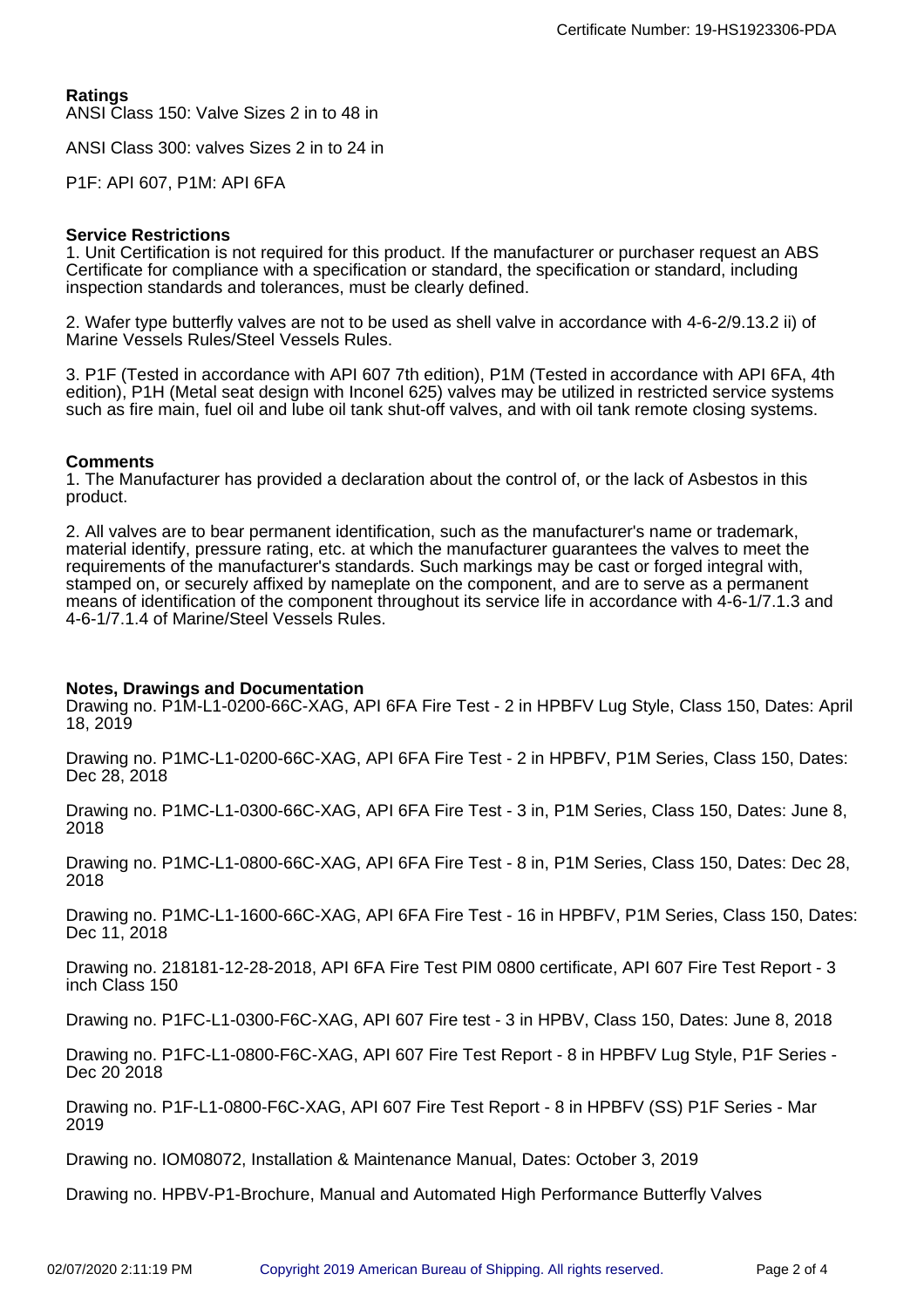Drawing no. 0425 ATEX 2568, A-T-CONTROLS INC Power Seal Butterfly Valve

Drawing no. P02600, HPBFV Series P1 Wafer Dimension, Rev. A

Drawing no. P02601, HPBFV Series P1 Lug Dimension, Rev. A

Drawing no. TR00205, P1 CRN Report and Calculation, Dates: Dec 06, 2019

## **Term of Validity**

This Product Design Assessment (PDA) Certificate remains valid until 12/Dec/2024 or until the Rules and/or Standards used in the assessment are revised or until there is a design modification warranting design reassessment (whichever occurs first).

Acceptance of product is limited to the "Intended Service" details prescribed in the certificate and as per applicable Rules and Standards.

This Certificate is valid for installation of the listed product on ABS units which exist or are under contract for construction on or previous to the effective date of the ABS Rules and standards applied at the time of PDA issuance. Use of the Product for non-ABS units is subject to agreement between the manufacturer and intended client.

## **ABS Rules**

The Rules for Conditions of Classification, 2019, 1-1-4/7.7, 1-1-A3, 1-1-A4, which covers the following:

Marine Vessels Rules/Steel Vessels Rules:4-6-2/ 5.11;

The Rules for Conditions of Classification, 2019 Offshore Units and Structures 1-1-4/9.7, 1-1-A2, 1-1-A3, which covers the following:

Mobile Offshore Unit/Mobile Offshore Drilling Units : 4-2-2/9.1.1.

#### **International Standards** NA

**EU-MED Standards** NA

# **National Standards**

ASME B16.34 - 2017 ASME B16.5 - 2017 ASME B16.47 - 2017 ASME B16.10 - 2017 API 607, 7th edition API 6FA, 4th edition

## **Government Standards** NA

**Other Standards** NA